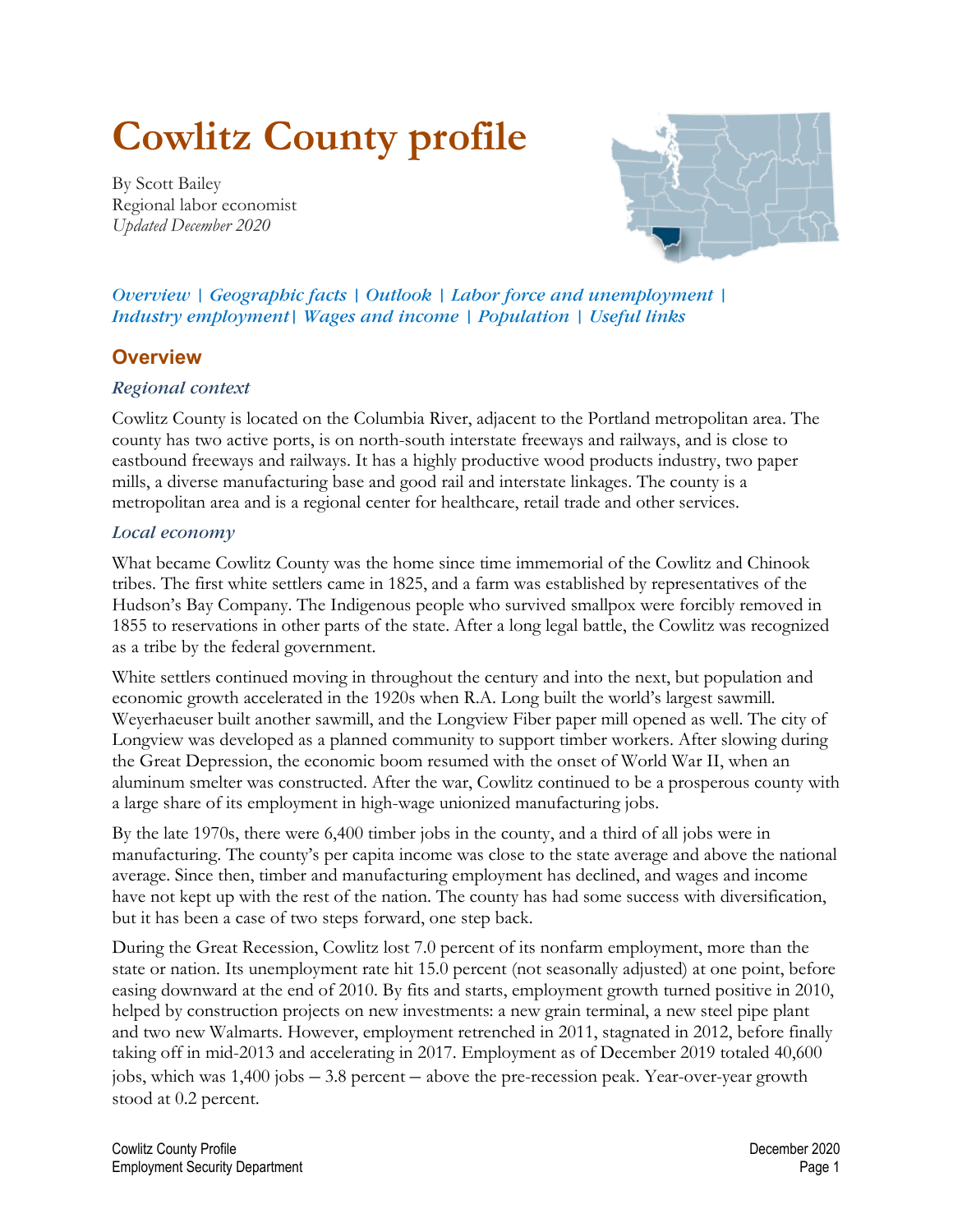In 2019, one-sixth of Cowlitz County's employment base was in manufacturing, including two paper mills, several sawmills, a large chicken processor, as well as numerous smaller producers in machinery, fabricated metals, chemicals and other segments. The county has excellent transportation connections, including two active ports, rail connections, Interstate 5 and close proximity to Interstate 84.

# <span id="page-1-0"></span>**[Geographic facts](#page-0-0)**

|                                | <b>Cowlitz County</b> | <b>Rank in state</b> |
|--------------------------------|-----------------------|----------------------|
| Land area, 2010 (square miles) | 1,140.13              | n٥                   |
| People per square mile, 2019   | 95.56                 | 1 L                  |

Source: Washington State Office of Financial Management

# <span id="page-1-1"></span>**[Outlook](#page-0-0)**

This profile was updated in the midst of the COVID-19 pandemic. In the first two months of the recession, Cowlitz employment dropped by 1,800 jobs, or 4.4 percent. By November, preliminary estimates indicated that the county had regained all but 600 of those jobs.

# <span id="page-1-2"></span>**[Labor force and unemployment](#page-0-0)**

Current labor force and unemployment statistics are available on the *[Labor area summaries](https://fortress.wa.gov/esd/employmentdata/eeis-tools/labor-area-summaries)* page [on ESD's labor market information website.](https://fortress.wa.gov/esd/employmentdata/eeis-tools/labor-area-summaries)

Over the past two decades, Cowlitz County's unemployment rate has run about two percentage points higher than the national average during good times, and three or four points higher during recessions. The average annual rate in the county topped 13.0 percent in 2009, before easing down almost a point a year through 2017, when the annual rate was 6.1 percent. In 2018 the rate inched down to 5.9 percent, the lowest rate on record going back to 1980. The preliminary rate for 2019 was slightly higher at 6.3 percent. Health-related restrictions on economic activity pushed the rate up to 16.4 percent in April 2020, before the recovery led to a lower rate of 7.4 percent in November.

The county's labor force participation rate in 2019 was estimated at 52.5 percent, and has been below 60.0 percent over the last decade. The rate was substantially lower than the national mark of 63.4 percent and the state's 64.7 percent. The rates for women (50.1 percent) and men (55.0 percent) were seven to fifteen percentage points below the comparable state and national figures.

Source: Employment Security Department/LMEA

# <span id="page-1-3"></span>**[Industry employment](#page-0-0)**

Current industry employment statistics are available on the *[Labor area summaries](https://fortress.wa.gov/esd/employmentdata/eeis-tools/labor-area-summaries)* [page.](https://fortress.wa.gov/esd/employmentdata/eeis-tools/labor-area-summaries)

A recap of the last two decades: Cowlitz County was hit harder by the 2001 recession than the state, in part due to the closure of the former Reynolds aluminum smelter. Expansion resumed in 2004 but tapered off beginning in 2006. The county led the nation going into a recession in mid-2007. Recovery really didn't start until halfway through 2013. Employment growth has averaged 1.8 percent over the past six years, with 2014 being a big year and subsequent years somewhat slower. In 2019, employment grew by 1.5 percent.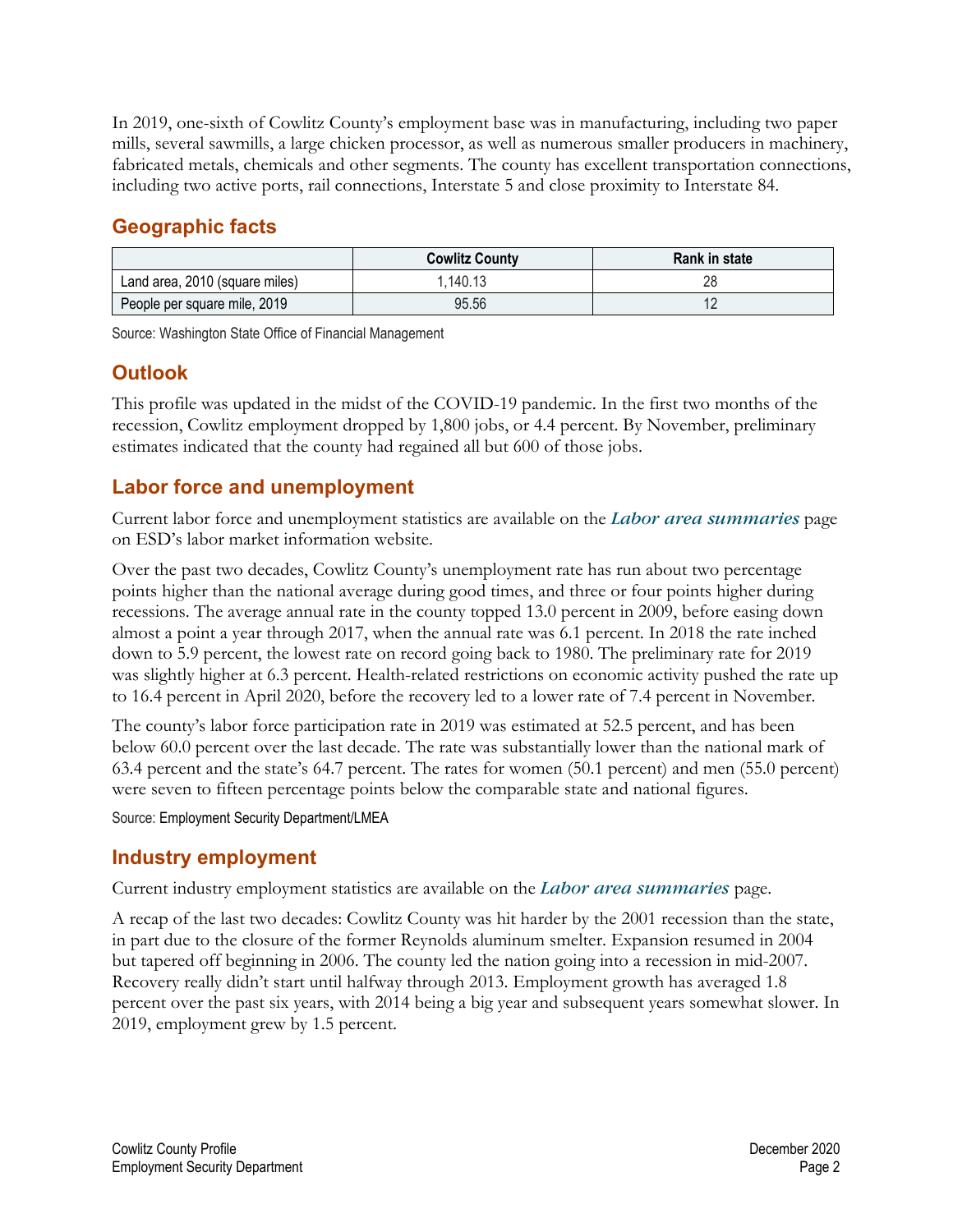Construction, mining and logging employed 3,400 in 2019, almost 9.0 percent of total county nonfarm employment. About 500 of those jobs were in logging. Employment grew by 100 jobs over 2018, and by 600 jobs since 2013. The 2019 average was still 500 jobs short of the pre-recession peak in May 2007.

Much of the country's construction employment has been focused on industrial projects. Historically, the county averaged about 500 housing permits a year. The bubble years drove that number up to 700 units in 2006. The market for new homes bottomed out in 2011 (113 permits), with 2016 being the first decent year of late with 308 units permitted, and 484 units in 2017 looking almost normal. Things slowed a bit in 2018 with only 318 units permitted, while 2019 was a bit more active at 351 permits. Multifamily units remain in short supply, with only about 25 units a year built over the past seven years, and only a handful in the six years prior to that.

Logging employment was unchanged at 500 jobs in 2019. Timber harvest in the county was just shy of 230 million board feet in 2018 and dropped to 208 million in 2019. Harvest averaged about 750 million board feet back in the 1970s, and has gradually declined over time. Most of the logs come from privately owned land, with only 30 million board feet coming from public lands in 2019. The COVID-19 recession had little impact on employment in this sector.



*Net change in employment by industry, August 2007 through December 2019* 

In 2019, manufacturing employed 6,800, up 300 jobs from 2018 and 400 jobs from 2013. Gains came in "other nondurables," which includes a number of industries such as food processing, chemicals and plastics. Manufacturing was still 200 jobs below its pre-recession peak.

• Manufacturing employment dipped by 400 jobs in the early months of the recession, but by November had recovered most of those jobs.

Trade, transportation and utilities payrolls increased by 800 jobs from 2013 to 2019, but most of that growth came in 2013 to 2015. This sector has averaged 8,000 jobs in each of the past three years. Wholesale trade rose by 100 to 1,500 jobs in 2014, and has held steady since then. Similarly, transportation and utilities added 100 jobs in 2014 and has averaged 1,600 jobs ever since. Retail trade expanded from 4,400 jobs to 4,800 from 2013 to 2016, added another by 2018 and was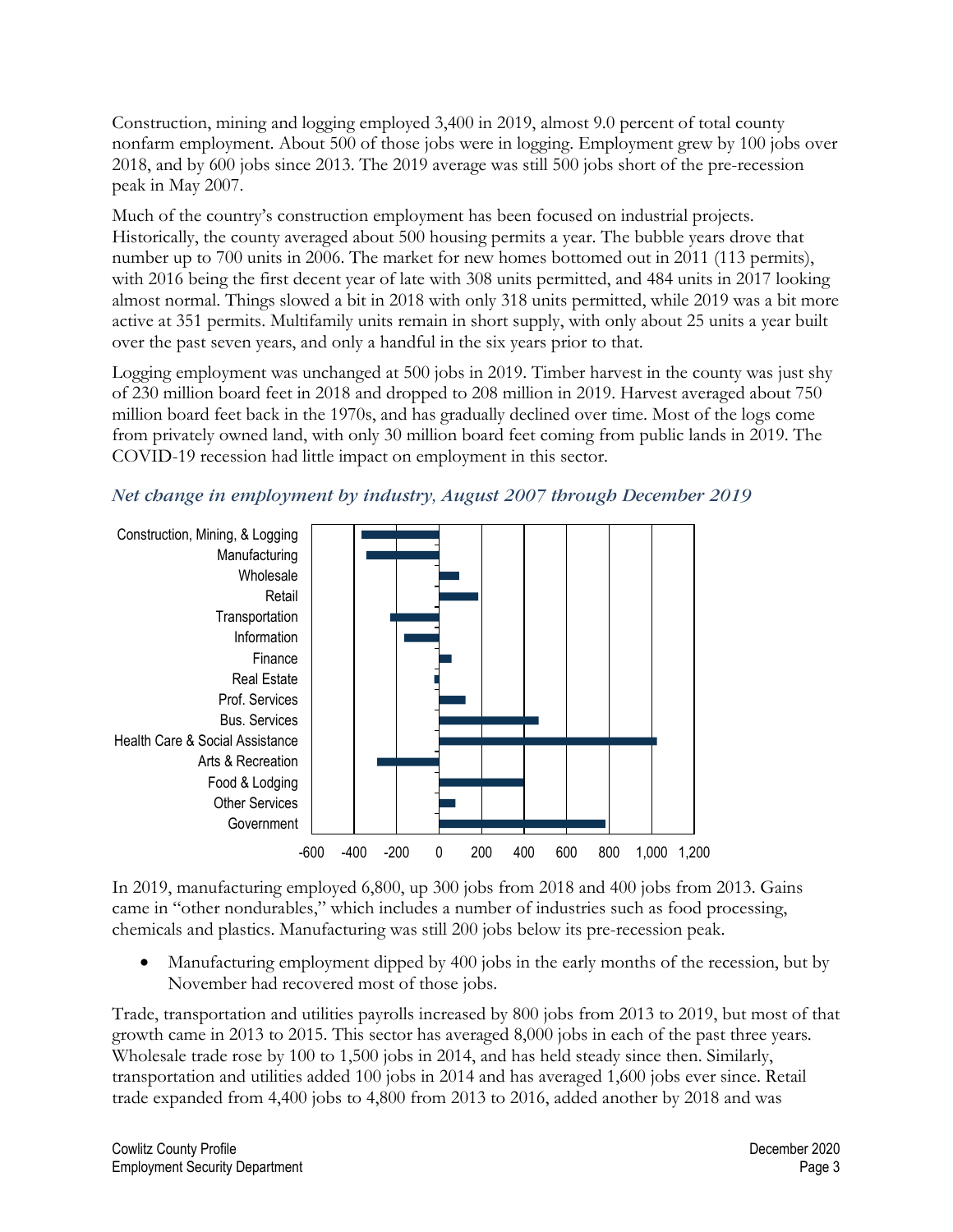unchanged in 2019. General merchandise stores declined by over 100 jobs (Macy's closed during this period), while other retail segments added 600 jobs. While retail employment hasn't increased in the recent past, taxable retail sales have grown by an average of 6.0 percent after adjustment over the past five years.

• Employment in this sector dropped by 500 jobs in April 2020, but by November all of those jobs had returned. Seasonally adjusted taxable sales dipped slightly in the first quarter of the year but had a strong second quarter, reaching an all-time high.

The financial services sector employed 1,600 in 2019, a gain of 100 jobs over 2018 and 300 over 2013. After losing 25.0 percent of its employment in the Great Recession, this sector has finally almost fully recovered. Roughly two-thirds of total employment was in finance and insurance, the remainder was in real estate, rental and leasing.

The county's professional and business services sector grew at a 3.1 percent clip from 2013 to 2019, adding 400 jobs to reach an employment level of 2,400. Professional services, corporate headquarters and business services all added jobs proportionately. Over the longer term, most of the growth in this sector has been in business services.

Education and health services add 700 jobs from 2013 to 2019, including 300 in 2018 and another 100 in 2019. This sector employed 6,700, one out of every six jobs in the county, and is anchored by the PeaceHealth St. John Hospital in Longview. Over the longer term, it has been the biggest source of new jobs in the county.

• This sector lost 1,200 jobs in the first two months of the COVID-19 recession, as elective surgeries were suspended, and many chose to delay regular checkups. By November, the deficit was only 200 jobs.

Leisure and hospitality employed 3,700 in 2019, down 100 from 2018 but matching the 2017 total. On the plus side, the Kalama Harbor Lodge, a hotel/motel/restaurant/entertainment center opened in 2018. On the downside were the closures of two gaming centers. Hotel/motel sales, which had been climbing steadily since 2013, took a big jump from \$5.6 million in 2017 to \$8.7 million in 2019. Restaurant sales have steadily climbed from \$32 million in 2013 to \$42 million in 2019.

• Leisure and hospitality employment was the hardest-hit sector in the pandemic, losing 900 jobs (26.0 percent) from February to April 2020. The recovery brought 700 of those back. Hotel/motel revenues in the second quarter of 2020 were down 57.0 percent from the same quarter in 2019, while restaurant sales fell by 17.0 percent.

Government agencies averaged 6,500 workers in 2019, the same as in 2018. Federal and state government job levels have changed little over the past decade. Local government has added 800 jobs since 2013, evenly split between K-12 public education and other local government entities. Government's proportion of total jobs in the county has been around 16.0 percent going back to 2002.

• Government employment fell by 300 jobs early in the recession, and then slid by another 100 in the fall, with most of the cuts coming in K-12 public education.

For historical industry employment data, *[contact an economist](https://fortress.wa.gov/esd/employmentdata/help/contactaneconomist)***.**

Source: Employment Security Department/LMEA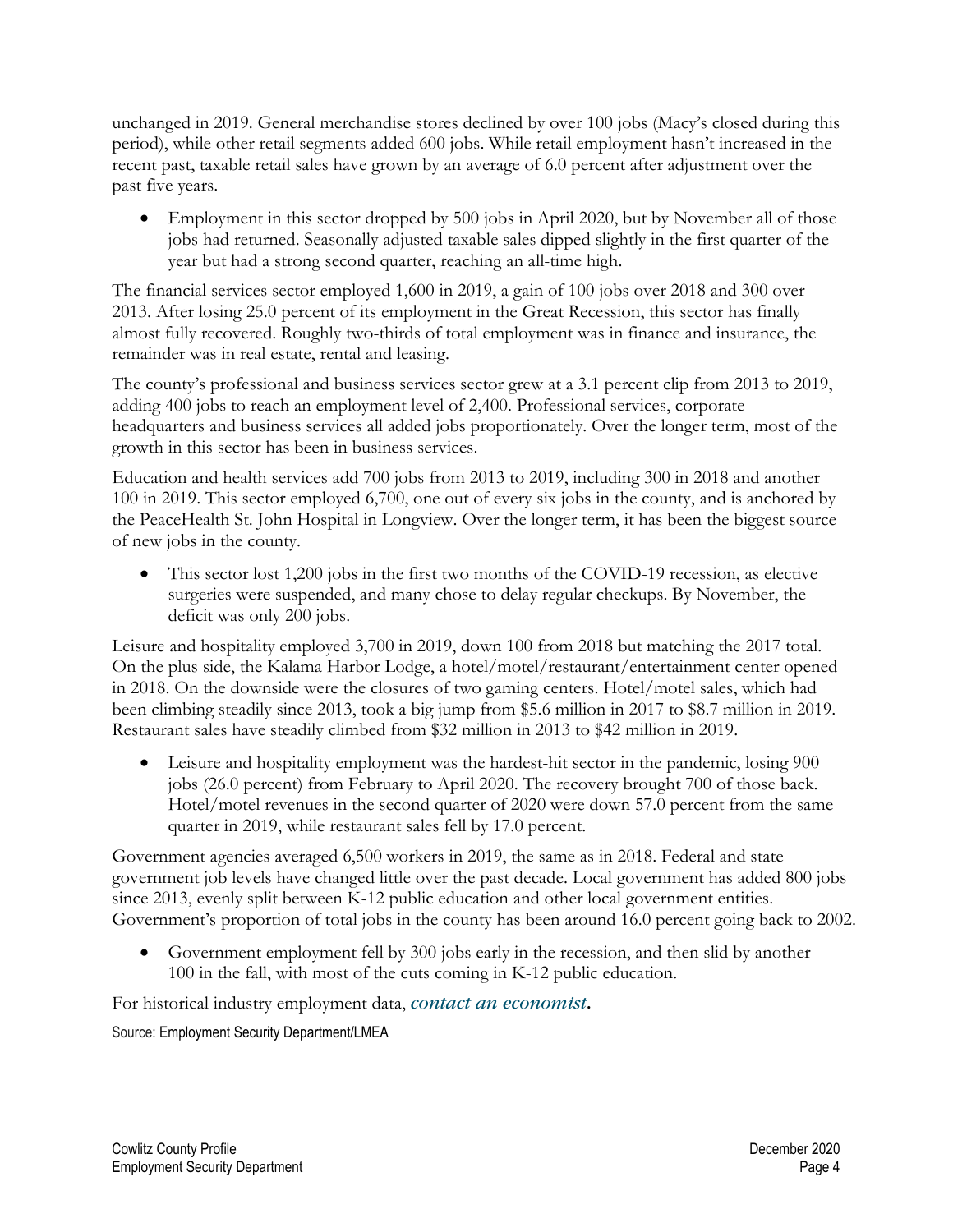## *Industry employment by age, gender and race/ethnicity*

The Local Employment Dynamics (LED) database, a joint project of state employment departments and the U.S. Census Bureau, matches state employment data with federal administrative data. Among the products is industry employment by age and gender. All workers covered by state unemployment insurance data are included; federal workers and non-covered workers, such as the self-employed, are not. Data are presented by place of work, not place of residence.

# *Cowlitz County highlights:*

In 2019, 12.0 percent of the jobs in Cowlitz County were held by workers under the age of 25, while 24.0 percent of jobs were held by those aged 55 and over. The rest of the jobs were split between those age 25 to 34 (20.0 percent), 35 to 44 (22.0 percent), and 45 to 54 (22.0 percent). The county's age profile was close to the state, with more older workers and slightly more younger workers.

Jobs were almost evenly divided between men (53.0 percent) and women (47.0 percent). There were substantial differences in gender dominance by industry.

- Male-dominated industries included construction (84.0 percent), transportation and warehousing (84.0 percent), manufacturing (78.0 percent), wholesale trade (74.0 percent) and business services (68.0 percent).
- Female-dominated industries included healthcare and social assistance (82.0 percent), finance and insurance (80.0 percent) and educational services (public and private combined, 74.0 percent).

Source: The Local Employment Dynamics

# <span id="page-4-0"></span>**[Wages and income](#page-0-0)**

The charts below contrast industry shares of employment and wages covered by unemployment insurance in the county. The biggest difference: manufacturing supplied 16.0 percent of the jobs in the county, and 24.0 percent of total wages, indicating a much higher-than-average wage: the average wage for all jobs in the county was \$50,167, for manufacturing: \$62,649. In contrast, the averages for retail trade (12.0 percent of jobs but only 7.0 percent of payroll) and accommodation and food services (8.0 percent of jobs, 3.0 percent of payroll) were well below the county average for all industries. The county's average wage has been trending up over time, in line with the average for the rest of the state if King County is excluded.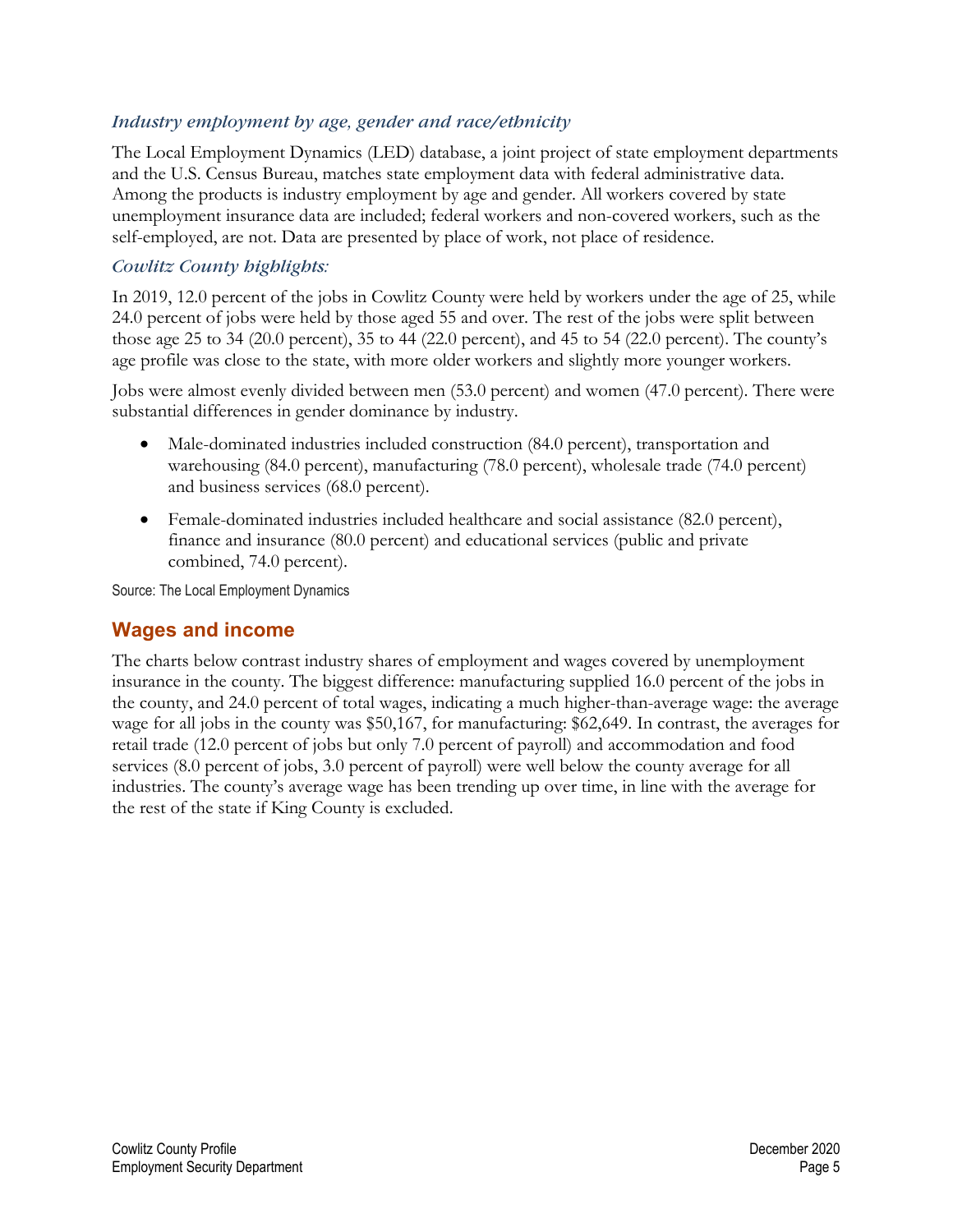#### *Covered employment in 2019*







■ Construction **Manufacturing** ■Wholesale trade Retail trade

Government ■All Other

**Transportation and warehousing** 

**□ Professional and technical services □** Administrative and waste services ■ Health care and social assistance □ Accommodation and food services

Other services, except public administration

**□ Finance and insurance** 

The median hourly wage for jobs in Cowlitz County in 2018 was \$23.70, a 4.5 percent inflationadjusted increase. This was the second substantial increase in a row, following the 3.4 percent gain in 2017 median. The bottom 10.0 percent of jobs averaged \$11.61 per hour, 3.5 percent more than in 2017, due in large part to the increase in the minimum wage and the relatively tight labor market. Average wages increased across the board, but were slightly higher above the median, except at the very top, where the average wage for the top 10.0 percent of jobs increased by 2.5 percent. The wage increases in Cowlitz were well above the state average – the statewide median increased by 2.5 percent in both 2018 and 2019.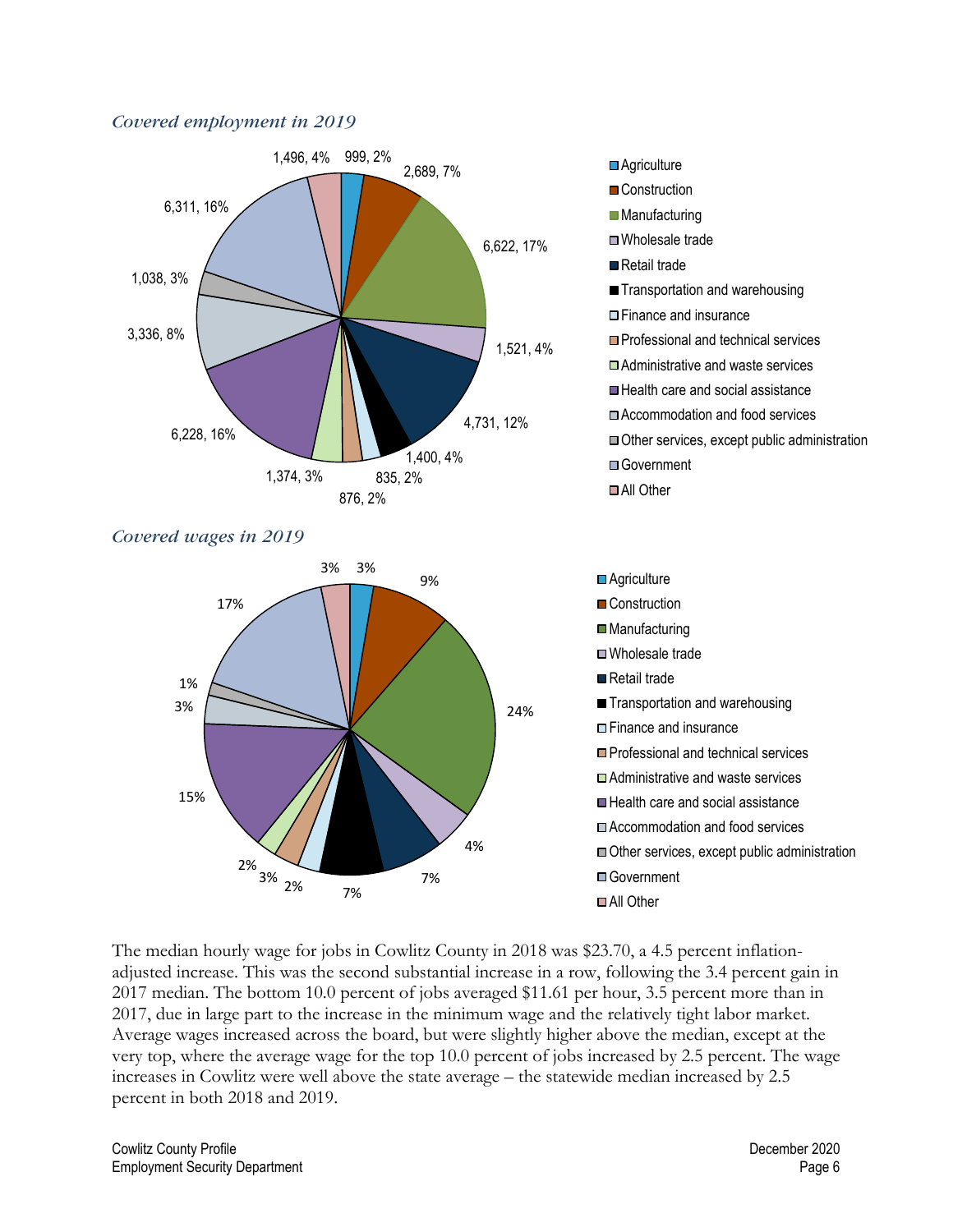

#### *Percent change in average hourly wage by decile, 1990 through 2018*

The chart above shows the average wage for the lowest 10.0 percent of jobs has increased faster than any other segment of the wage spectrum – by 46.0 percent. The average for the highest 10.0 percent of jobs rose by 37.0 percent. The actual dollar increases were more disparate, since the average for the higher end was about seven times that of the lower end of the pay scale. The middle of the wage spectrum had a much smaller increase.

In 2018, 7.0 percent of the jobs in Cowlitz paid below \$12 per hour vs. 4.0 percent statewide and 6.0 percent for the state when King County is excluded. On the upper end, 36.0 percent of the jobs in the county paid \$30.00 per hour or more, more than the 33.0 percent for non-King counties, but less than the 42.0 percent when King is included.



#### *FTE jobs by hourly wage range, 2018*

Cowlitz County Profile December 2020 Employment Security Department **Page 7 Page 7**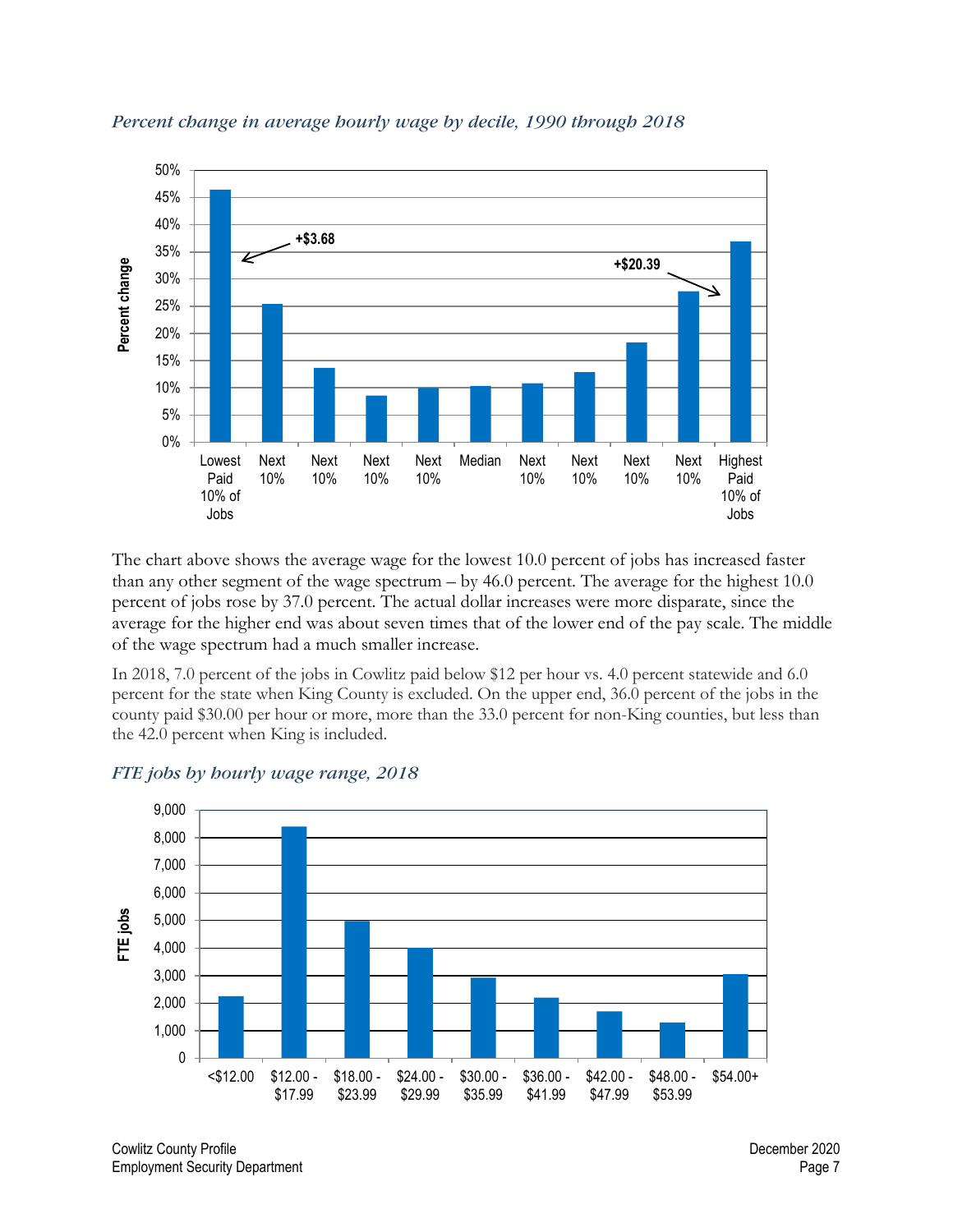Since 2010, there have been two noticeable shifts in the wage distribution. First, the increase in the minimum wage has helped push jobs out of the below \$12 per hour category into the \$12 to \$18 range. The total number of jobs paying below \$18 per hour barely increased, and there was a slight decline in the number of jobs paying \$18 to \$24 per hour. The next five wage ranges all had about a 20 percent increase in the number of jobs. Finally, the number of jobs in the highest-paying range increased by 69 percent. Overall, this is a very positive story.





Finally, the tables below show the average monthly wage for jobs in Cowlitz County by the education, race or ethnicity and gender of the job holder. The gap between workers of color and the all-worker average has changed little over the past three decades, with the exception of Asian American workers, whose average shifted from 95.0 percent to 104.0 percent over the past five years. Female workers averaged 65.0 percent of male average earnings, compared with 50.0 percent back in 1990. The male/female wage disparity was consistent across education level.

| Race/ethnicity/gender | Average employment | Average monthly wage | <b>Percent of total</b> |
|-----------------------|--------------------|----------------------|-------------------------|
| All workers           | 33,717             | \$4,588              | 100%                    |
| White non-Latinx      | 28,085             | \$4,708              | 103%                    |
| African American      | 562                | \$3,956              | 75%                     |
| Indigenous            | 405                | \$4,247              | 93%                     |
| Asian American        | 1,019              | \$4,579              | 104%                    |
| Two or more races     | 148                | \$3,894              | 80%                     |
| Male                  | 820                | \$4,136              | 90%                     |
| Female                | 2,679              | \$3,693              | 76%                     |

#### *2019 average monthly earnings by race/ethnicity and gender of the job holder*

Includes all non-federal "full-quarter" jobs covered by unemployment insurance. "Full-quarter" jobs are jobs held by the employee at an employer in the current quarter that existed in the previous quarter and persisted into the next quarter.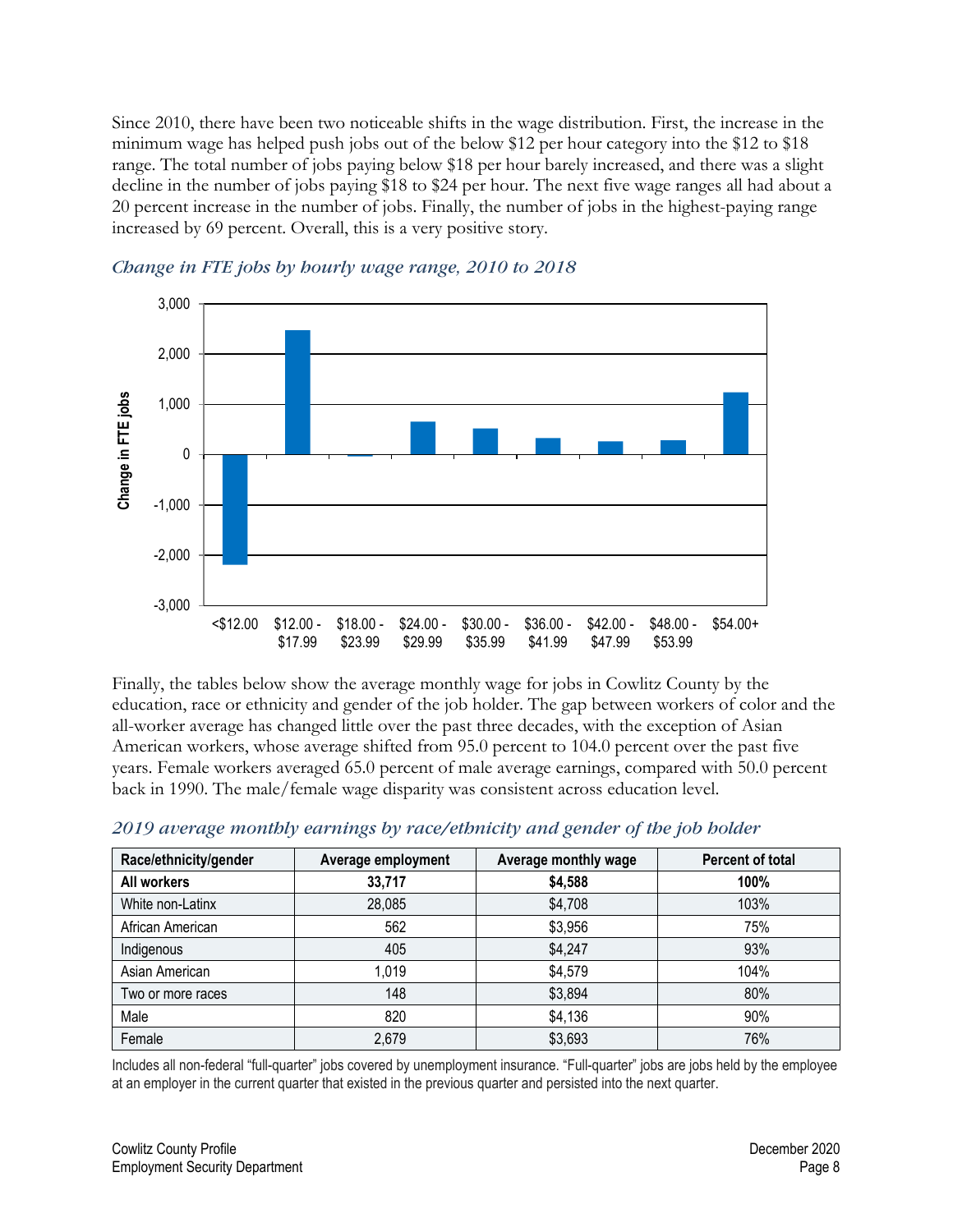|                  |                        |         |         | Percent of both gender average |        |             |                                |
|------------------|------------------------|---------|---------|--------------------------------|--------|-------------|--------------------------------|
| <b>Education</b> | <b>Both</b><br>genders | Female  | Male    | <b>Both</b><br>genders         | Female | <b>Male</b> | Female as a<br>percent of male |
| <b>Total</b>     | \$4,588                | \$3,584 | \$5,490 | 100%                           | 78%    | 120%        | 65%                            |
| Less than high   | \$3,967                | \$3,009 | \$4,664 | 86%                            | 66%    | 102%        | 65%                            |
| High school only | \$4,445                | \$3,295 | \$5,337 | 97%                            | 72%    | 116%        | 62%                            |
| Some/AA          | \$4,807                | \$3,791 | \$5,803 | 105%                           | 83%    | 126%        | 65%                            |
| $BA +$           | \$5,944                | \$4,760 | \$7,117 | 130%                           | 104%   | 155%        | 67%                            |
| <b>NA</b>        | \$2,298                | \$1,863 | \$2,743 | 50%                            | 41%    | 60%         | 68%                            |

#### *2019 average monthly earnings by education/gender of the job holder, 25 and older*

Includes all non-federal "full-quarter" jobs covered by unemployment insurance. "Full-quarter" jobs are jobs held by the employee at an employer in the current quarter that existed in the previous quarter and persisted into the next quarter. "NA" includes job holders below the age of 25.

## *Household income*

Not surprisingly, household income declined sharply in the 2008 recession. Household income estimates from the American Community Survey since have occasionally been unreliable, with significant sample error contributing to swings that don't align with other economic data. That occurred in 2014 and again in 2018, when the reported median household income rose by 17.0 percent. The 2019 estimate of \$55,497 – 8.0 percent below 2018 – looks to be a more accurate representation. The overall trend: a sharp drop in income in 2010 to 2011 and a gradual recovery, with 2019 finally topping the 2008 estimate.

While the median household income may not have changed much, the distribution around that median has changed substantially. The following chart shows that average income for households with the lowest 20.0 percent of income increased by just over 8.0 percent from 2006 to 2019, after adjustment for inflation. However, this was within the margin of error, so statistically we can't say there was any improvement. The three middle quintiles had a negligible change. There was a significant increase for the top 20.0 percent of households increased by 25.0 percent, and within that group the average income for the top 5.0 percent of households increased by 56.0 percent. The average for the top 5.0 percent in 2019 – \$331,080 – was almost 23 times that for the bottom 20.0 percent – \$14,447. Research has shown that household surveys (like the Census) do not accurately capture incomes at the upper end – average incomes for the top 20.0 and 5.0 percent are likely substantially higher than stated here.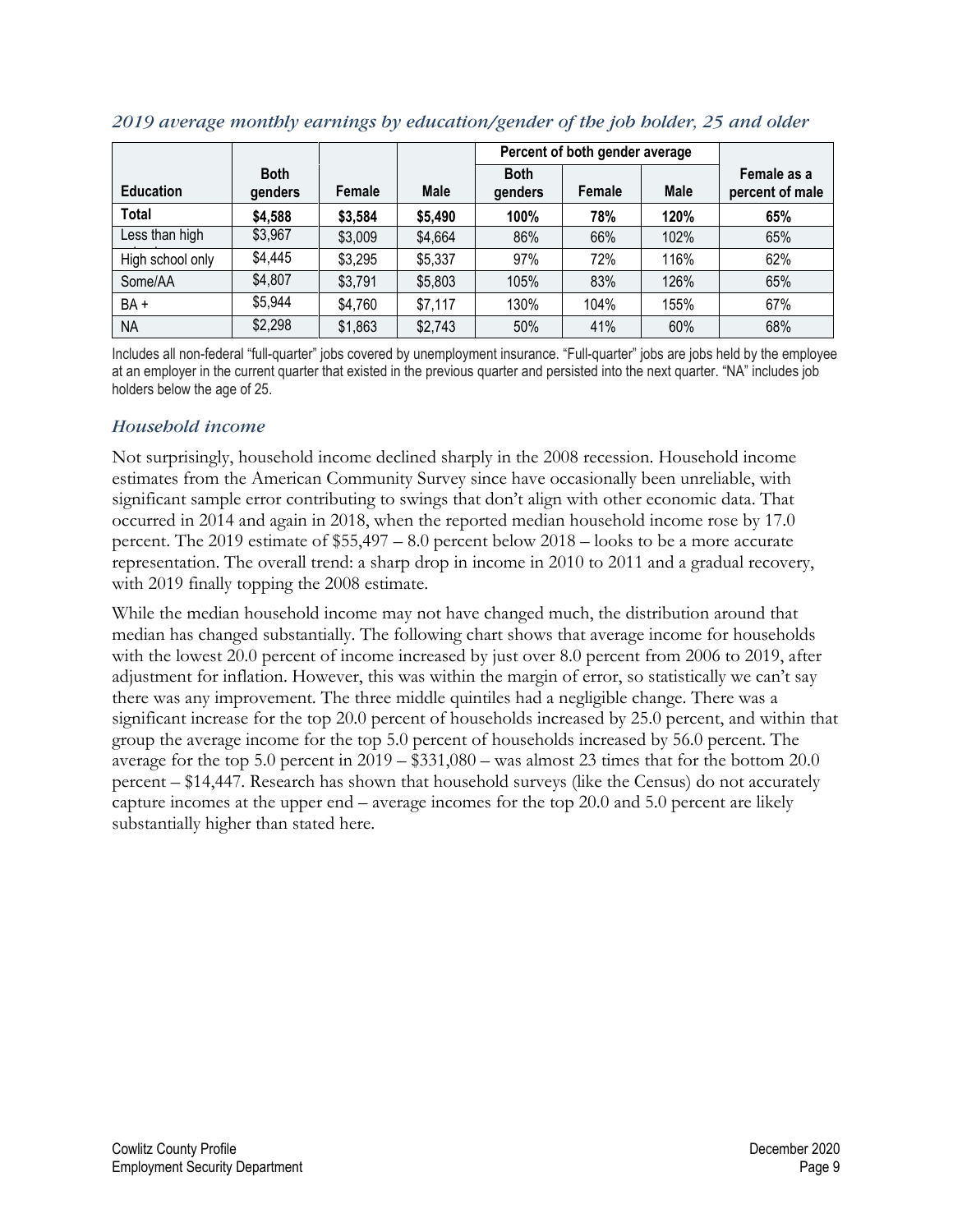

*Change in average household income by quintile, Cowlitz County, 2006 through 2019*

Poverty was estimated at 12.2 percent in 2019, not statistically different from 2018's 11.2 percent. Both rates were several points lower than any estimate going back to 1999. The relatively low rates (at/below the national average) is contradicted by the much higher poverty-related transfer payments (see below) received by county residents.

## *Personal income*

Household and family income from the Census Bureau generally define income as money received from work or investments. Personal income goes one step further by including transfer payments such as Social Security and Veterans Benefits. Investment income is also defined more broadly to include income imputed from pension funds and from owning a home. Per capita personal income equals total personal income divided by the resident population.

In 2019, Cowlitz County per capita personal income was \$46,503, a 2.0 percent increase. In comparison, per capita income rose by 2.6 percent statewide and 1.9 percent nationally. Earned income (2.7 percent) and transfer payments (2.1 percent) grew faster on a per capita basis, while investment income dipped by 0.5 percent. Transfer payments to residents of Cowlitz County totaled \$1.3 billion in 2019, 26.0 percent of total income and an average of \$12,010 per resident. That was substantially higher than the \$9,521 per capita figure nationally. Much of the difference had to do with the county's older population – Social Security and Medicare payments were 37.0 percent and 13.0 percent, respectively, above the nation. Poverty also played a role: Medicaid, income maintenance benefits (which includes Temporary Assistance to Needy Families, more popularly known as welfare, and the Supplemental Nutrition Assistance Program [a.k.a. food stamps]) were all above average, as were disability payments and unemployment insurance benefits. Finally, Veterans' benefits also outpaced the nation.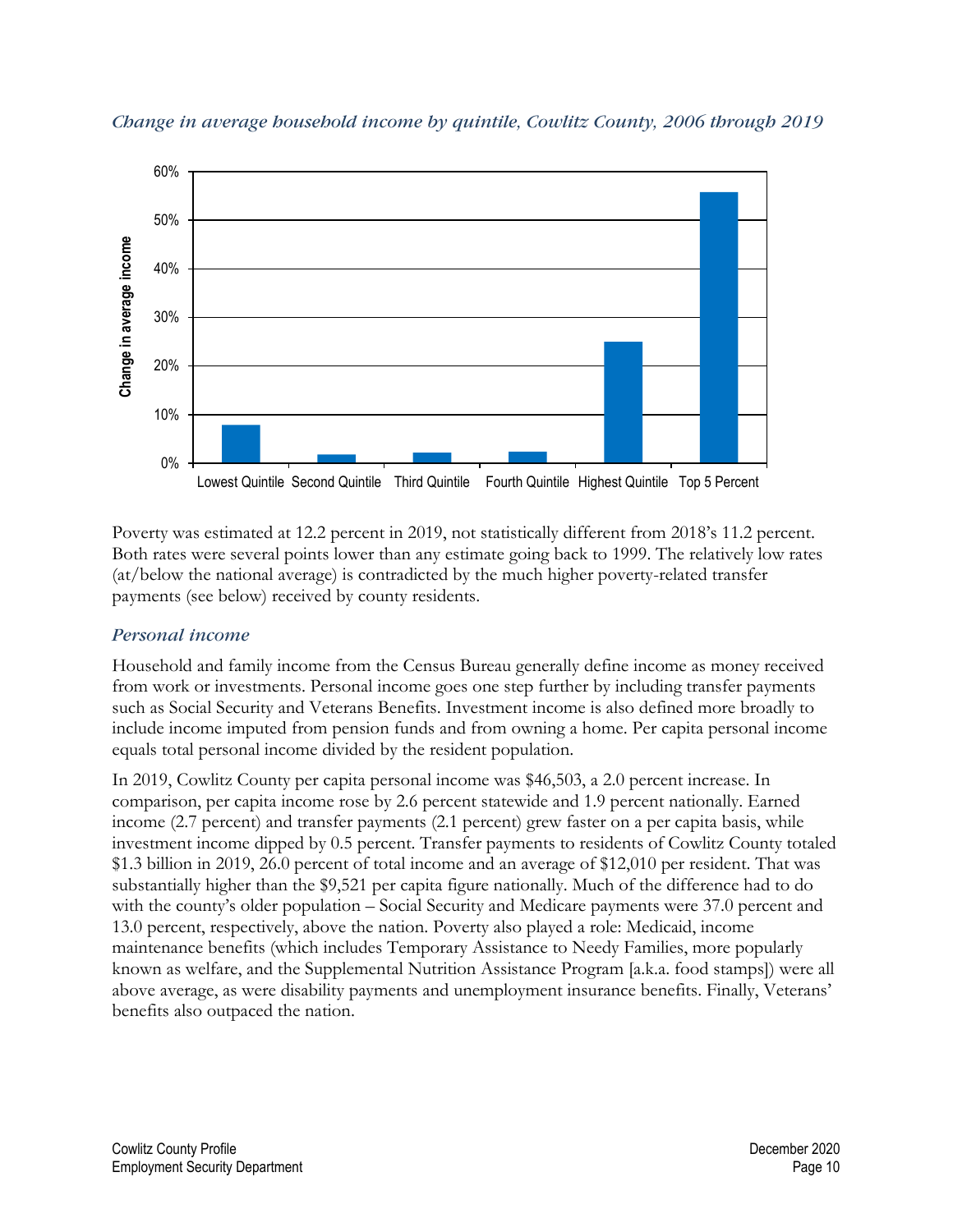#### *Per capita transfer payments, 2019*

| <b>Type</b>                                      | Cowlitz  | U.S.    | <b>Difference</b> |
|--------------------------------------------------|----------|---------|-------------------|
| Total                                            | \$12,010 | \$9,521 | 26%               |
| Social Security benefits                         | \$4,312  | \$3,140 | 37%               |
| Medicare benefits                                | \$2,698  | \$2,388 | 13%               |
| Medicaid                                         | \$2,474  | \$1,909 | 30%               |
| Supplemental security income (SSI) benefits      | \$259    | \$176   | 47%               |
| Supplemental Nutrition Assistance Program (SNAP) | \$279    | \$167   | 67%               |
| Other income maintenance benefits                | \$300    | \$266   | 12%               |
| Unemployment insurance compensation              | \$155    | \$86    | 81%               |
| Veterans' benefits                               | \$553    | \$399   | 39%               |

Source: Employment Security Department; Bureau of Labor Statistics; Bureau of Economic Analysis; U.S. Census Bureau; U.S. Census Bureau, American Community Survey

# <span id="page-10-0"></span>**[Population](#page-0-0)**

According to state estimates, Cowlitz County's population reached 110,500 in 2020. The 0.9 percent increase over the year was about average over the past two decades. The county has grown slower than both the state and the nation over that period. Longview was the largest city in the county, at 38,350, with adjacent Kelso the next biggest at 12,340.

## *Population facts*

|                              | <b>Cowlitz County</b> | <b>Washington state</b> |
|------------------------------|-----------------------|-------------------------|
| Population 2020              | 110.500               | 7.656.200               |
| Population 2000              | 92,948                | 5.894.121               |
| Percent change, 2000 to 2020 | 18.9%                 | 29.9%                   |

## *Age, gender and ethnicity*

When compared with the state and nation, Cowlitz County had a slightly smaller proportion of children (aged 0 to 19), fewer younger adults (20 to 39), about the same middle-aged adults (40 to 59) and more older residents.

The county was much less diverse in terms of race and ethnicity than the state. In 2019, 84.0 percent of Cowlitz's population was white non-Latinx compared with 69.0 percent at the state level. The county's Latinx population has doubled since the 2000 Census, and makes up 9.0 percent of the population, versus 13.0 percent at the state level.

Source: U.S. Census Bureau, Office of Financial Management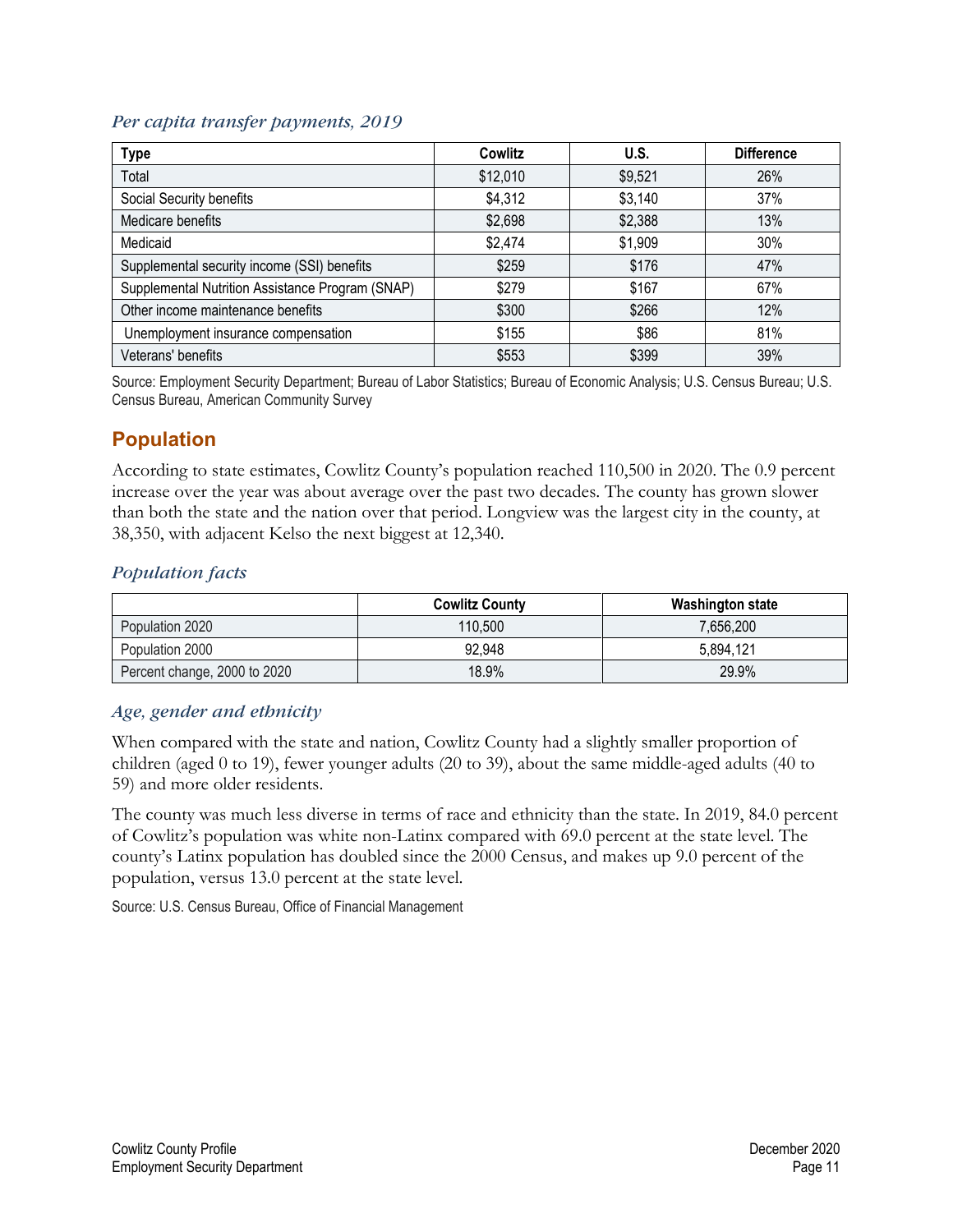### *Demographics*

| Population by age, 2019                    | <b>Cowlitz County</b> | <b>Washington state</b> |  |  |
|--------------------------------------------|-----------------------|-------------------------|--|--|
| Under 5 years old                          | 5.8%                  | $6.0\%$                 |  |  |
| Under 18 years old                         | 22.4%                 | 22.3%                   |  |  |
| 65 years and older                         | 20.9%                 | 16.3%                   |  |  |
| Population by race/ethnicity, 2019         |                       |                         |  |  |
| White alone, not Latinx                    | 82.8%                 | 67.7%                   |  |  |
| African-American                           | 0.7%                  | 3.9%                    |  |  |
| American Indian, Alaskan Native            | 1.3%                  | 1.2%                    |  |  |
| Asian                                      | 1.7%                  | $9.0\%$                 |  |  |
| Native Hawaiian and Other Pacific Islander | 0.3%                  | 0.7%                    |  |  |
| Two or more Races                          | 3.5%                  | 4.4%                    |  |  |
| Latinx, any race                           | 9.6%                  | 13.2%                   |  |  |

Source: Office of Financial Management

#### *Educational attainment*

Compared with the state and nation, Cowlitz County's adults 25 years and older were more likely to have only a high school diploma or some college education, vs. attaining a bachelor's degree or higher. In 2019, 15.0 percent of Cowlitz adults had a bachelor's or advanced degree, as opposed to 33.0 percent nationally and 37.0 percent statewide. The difference was due in large part to the occupational structure of the county, which has substantially fewer jobs that require a four-year degree or higher.

Source: U.S. Census Bureau QuickFacts

# <span id="page-11-0"></span>**[Useful links](#page-0-0)**

- [County data tables](https://esdorchardstorage.blob.core.windows.net/esdwa/Default/ESDWAGOV/labor-market-info/Libraries/Regional-reports/County-Data-Tables/Cowlitz%20County%20data%20tables.xlsx)
- [Census Bureau Profile](https://data.census.gov/cedsci/profile?q=Cowlitz%20County,%20Washington&g=0500000US53015)
- [Cowlitz County on ofm.wa.gov](https://ofm.wa.gov/washington-data-research/county-and-city-data/cowlitz-county)
- [Cowlitz County home page](http://www.co.cowlitz.wa.us/)
- [Cowlitz County on ChooseWashington.com](http://choosewashingtonstate.com/why-washington/our-region/)
- [Cowlitz Economic Development Council](https://cowlitzedc.com/)
- [History of Cowlitz County](http://www.historylink.org/File/7482)
- [City of Castle Rock](http://ci.castle-rock.wa.us/)
- [City of Kalama](http://www.cityofkalama.com/)
- [City of Kelso](http://www.kelso.gov/)
- [City of Longview](http://www.mylongview.com/)
- [City of Woodland](http://www.ci.woodland.wa.us/)
- [Self Sufficiency Calculator for Washington State](http://www.thecalculator.org/)
- [U.S. Census Bureau QuickFacts](https://www.census.gov/quickfacts/fact/table/cowlitzcountywashington/PST045216)
- [Port of Kalama](http://portofkalama.com/)
- [Port of Longview](http://www.portoflongview.com/)
- [Port of Woodland](http://www.portofwoodland.com/)
- [Washington Ports](http://www.washingtonports.org/)
- [Workforce Development Areas and WorkSource Office Directory](https://seeker.worksourcewa.com/microsite/content.aspx?appid=MGSWAOFFLOC&pagetype=simple&seo=officelocator)